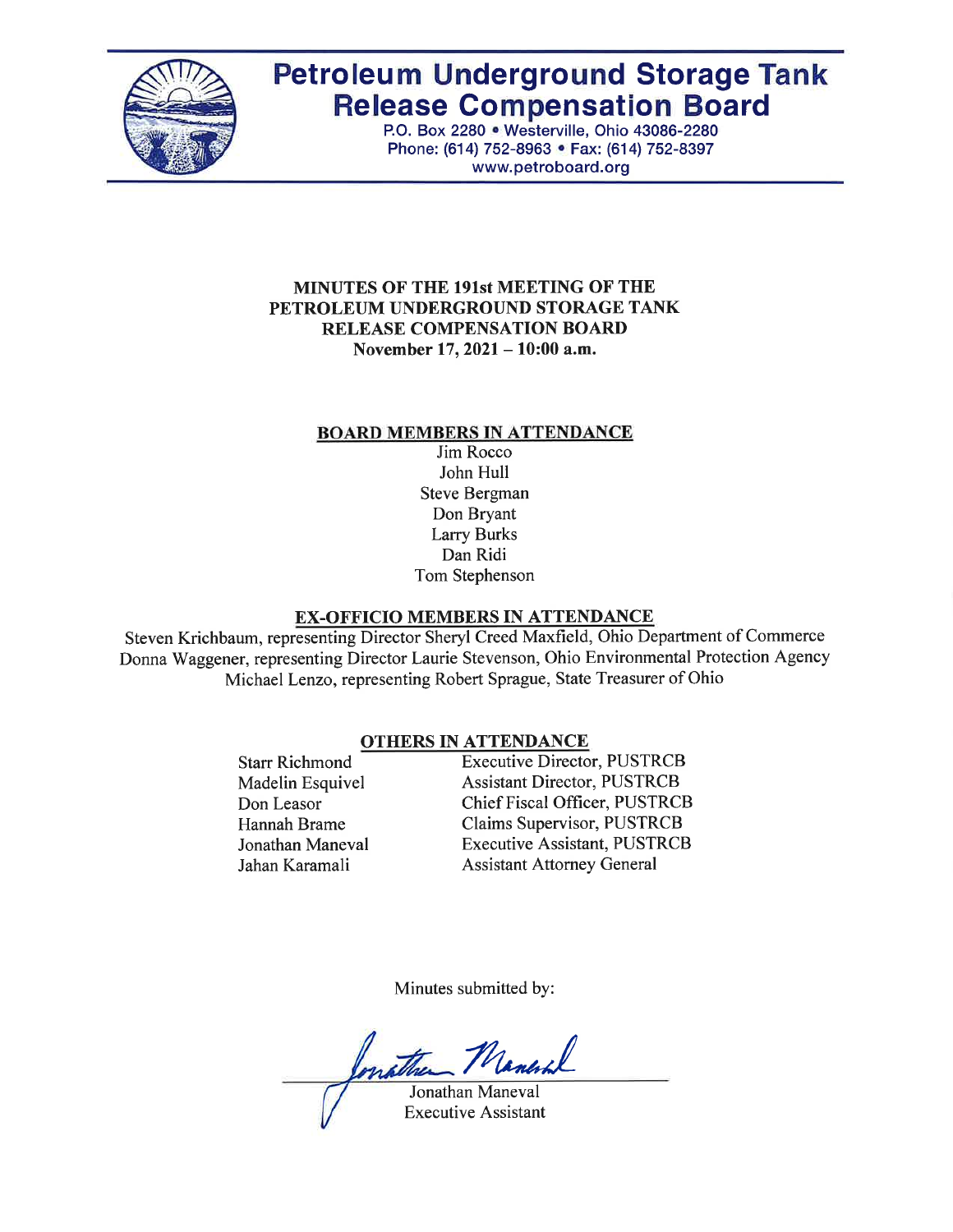#### Call to Order:

Chairman Rocco convened the one hundred ninety-first meeting of the Petroleum Underground Storage Tank Release Compensation Board on Wednesday, November 17, 2021.

The following members were in attendance: Jim Rocco; Steve Bergman; Don Bryant; Larry Burks; John Hull; Dan Ridi; Tom Stephenson; Steven Krichbaum, representing Director Sheryl Creed Maxfield, Ohio Department of Commerce; Donna Waggener, representing Director Laurie Stevenson, Ohio Environmental Protection Agency; and Michael Lenzo, representing Robert Sprague, State Treasurer of Ohio.

The following member was not in attendance: Scott Fleming.

Mr. Burks introduced himself and noted it was his first in-person Board meeting. The other members then briefly introduced themselves and stated their representation on the Board. The Board staff also briefly introduced themselves.

#### Minutes:

Chairman Rocco asked if there were any comments or questions regarding the minutes from the September 8, 2021 Board meeting and there were none. Vice-Chairman Hull moved to approve the minutes and Mr. Stephenson seconded. A vote was taken and Ms. Waggener and Messrs. Bergman, Burks, Hull, Ridi, Stephenson, Krichbaum, Lenzo, and Rocco were in favor. Mr. Bryant abstained. The minutes were approved as presented.

#### BUSTR Report:

Chairman Rocco called upon Steven Krichbaum, Bureau Chief, to present the Bureau of Underground Storage Tank Regulations' (BUSTR) report.

Mr. Krichbaum reported that BUSTR currently has four position vacancies and will have a fifth opening with the scheduled retirement of an Environmental Specialist II, Dale Egner, at the end of the year. He said the environmental supervisor positions were posted and interviews for those positions should start in early December.

Mr. Krichbaum said BUSTR's in-house counsel, Lori Stevens, is heading up performing responsible party searches. He noted that \$50,000 in grant monies was originally allocated for the program but the amount was increased to \$74,000. He reported that 12 searches have been completed thus far.

Mr. Krichbaum said BUSTR employees are engaged in their job activities in the somewhat post-COVID-19 environment. He said all inspectors are working in the field and the coordinators are teleworking from their home locations and working in the office at least two days a week.

Mr. Krichbaum reported that all is in good order with the federal grants. He noted that the next LUST (Leaking Underground Storage Tank) grant application will be submitted in the spring of [2022].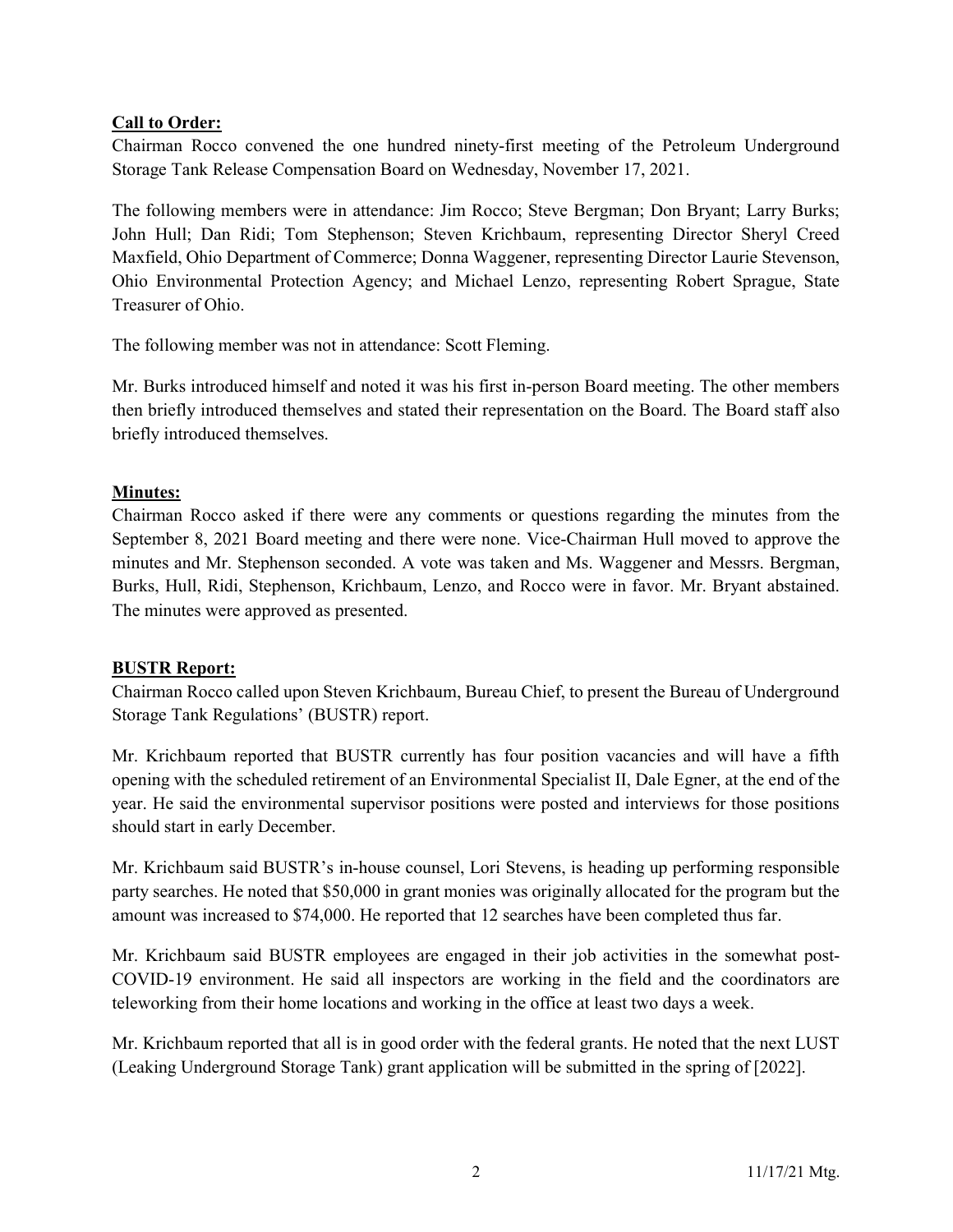Mr. Krichbaum stated that BUSTR plans to conduct UST installer and inspector courses in the spring of 2022. He said they are also planning to offer a continuing education course for existing UST inspectors in the spring of 2022.

Mr. Krichbaum said the entirety of BUSTR's operations interface with a database known as OTTER (Ohio Tank Tracking & Environmental Regulations), which is showing its age and is an area of concern. He said it is on their radar to update the database.

Mr. Krichbaum said there has been little change in the statistics since the Board's previous meeting. He said there are a little under 21,000 registered tanks, 3,400 tank owners and 7,000 facilities. He said 31,619 no further actions (NFAs) have been issued through the history of the program.

Mr. Bryant asked how many UST inspectors BUSTR has when at full capacity. Mr. Krichbaum said there are two main groups of inspectors. He explained that when BUSTR is fully outfitted there are 12 state inspectors performing compliance inspections with two supervisors. He said there are about 130 inspectors holding licenses to perform permit-related inspections. He noted that many of those inspectors work exclusively for fire departments and said, based on a general estimate, there are two or three dozen certified UST inspectors doing work throughout the state. Chairman Rocco said there are also contract inspectors and Mr. Krichbaum explained that two inspectors work through a federal senior environmental program and they are highly productive in the number of inspections performed for BUSTR. He said they hope there will continue to be federal monies to keep them on board. Mr. Bryant said he was trying to get a sense of how much stress the department is under considering the position openings. Mr. Krichbaum said they are about 100 inspections behind the target for inspecting the 7,000 sites in the three-year inspection cycle. He mentioned that about half a year ago they were 500 inspections behind, so they are catching up from the impacts of COVID-19. He commented that they would like to fill the inspector positions as soon as possible.

Mr. Burks asked if BUSTR would have the opportunity to take advantage of federal stimulus monies and Mr. Krichbaum said the only thing he saw concerning the underground tank program in the latest stimulus package was one mention of the ability of congress to take money out of the fund. He said they will have to sit tight and see in what direction the money flows. Chairman Rocco said his understanding is it will be up to the state to decide what to do with the stimulus monies once it is distributed.

# Financial Reports:

Chairman Rocco called upon Don Leasor, Chief Fiscal Officer, to present the financial reports.

# Audit Update

Mr. Leasor said the auditors completed their in-house portion of the audit and they are awaiting the finalized annual financial statements, management discussion and analysis, notes to the financial statements, and the estimate of the claim liability report. He explained that in order to submit the audited financial statements to the Auditor of State by the December 31st deadline, the plan is to email a draft copy of the audited financial statements to the Board members no later than December 10, 2021. He asked the members to review the report and to reply with any questions or comments by December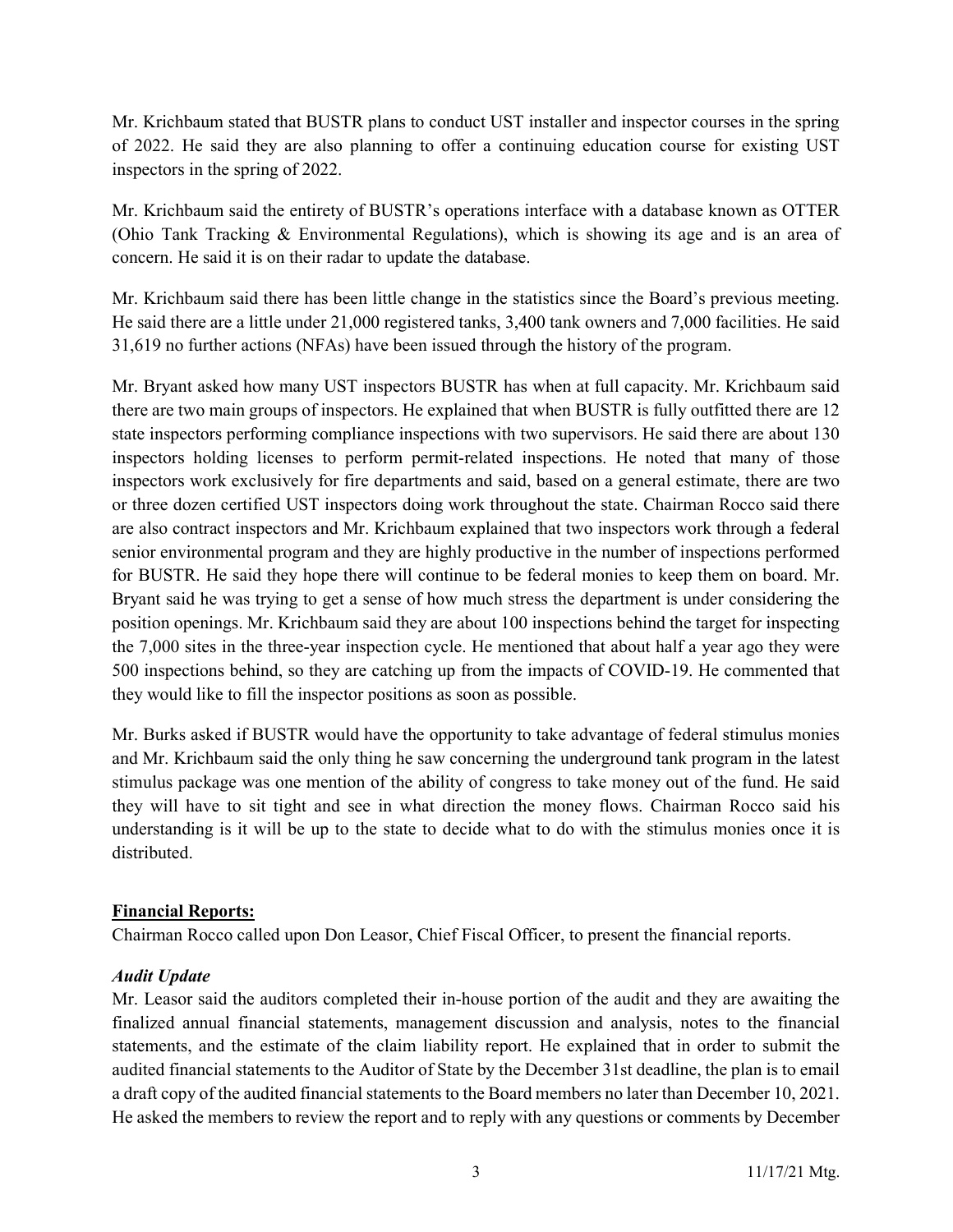17, 2021, so they can be addressed prior to the December 31, 2021 filing deadline. He noted that the auditors would present the final audit report at the January Board meeting.

#### August and September Financials

Mr. Leasor said the August and September financials were emailed to each member. He said he would be discussing the September 2021 financial report.

Mr. Leasor reported that, as of November 16, 2021, the unobligated account balance is \$18 million. He said this amount includes \$2 million in STAR Ohio (State Treasury Asset Reserve of Ohio) and \$16 million invested in U.S. treasuries and U.S. agency callable bonds. He said the obligated account balance for the payment of claims, as of November 16, 2021, is \$5.7 million.

Mr. Leasor said tank revenues would be discussed during his presentation of the fee statement statistics report.

Mr. Leasor reported that, as of September 30, 2021, expenses should be about 25% of the budgeted amount. He said the claims expense for the month of September was approximately \$530,000 and to date, \$6.27 million has been paid for claims for fiscal year 2022. He pointed out that this is 52% of the \$12 million obligated by the Board for the payment of claims for the fiscal year and includes the third of the four payments to BP as result of a settlement agreement and release approved by the Board. Ms. Waggener asked when the fourth payment to BP will be made and Mr. Leasor said the final payment for \$500,000 will be made in July of 2022.

Mr. Leasor reported that operating expenses for the month of September were approximately \$164,000. He said postage expenses were 73% of the amount budgeted. He said this was due to postage fees for the final quarter of fiscal year 2021 being paid in September. He said these charges include fees for the annual fee statement mailing, which is sent by certified mail. He said other expenses are at, or below, where they should be at this time in the fiscal year.

# Capital Budget - Data Processing and Electronics

Mr. Leasor said over the past year both multifunction machines used for printing and copying started experiencing problems and both devices, which were purchased in 2010, are nearing the end of their useful lives and certain parts are no longer available. He said proposals to replace the equipment were solicited and three dealers under state-term contracts and a fourth locally-owned small business submitted proposals. He said, based on the capabilities of the new machines, printing and scanning speeds, upfront costs to purchase the equipment, plus the estimated long-term service costs, the staff is proposing to use a state-term contract vendor to purchase two machines generally comparable to the existing machines with one upgrade being the ability of one of the units to print in color. He noted that the cost to purchase the recommended equipment totals just over \$15,000.

Mr. Leasor explained that since the need to replace these machines was not expected, funding was not included in the capital budget the Board approved at its June meeting. He said, in order to move forward and purchase the new equipment, he is requesting the Board approve a motion to amend the fiscal year 2022 capital budget to increase the data processing and electronics line item by \$16,000, raising the total fiscal year 2022 capital budget to \$56,000.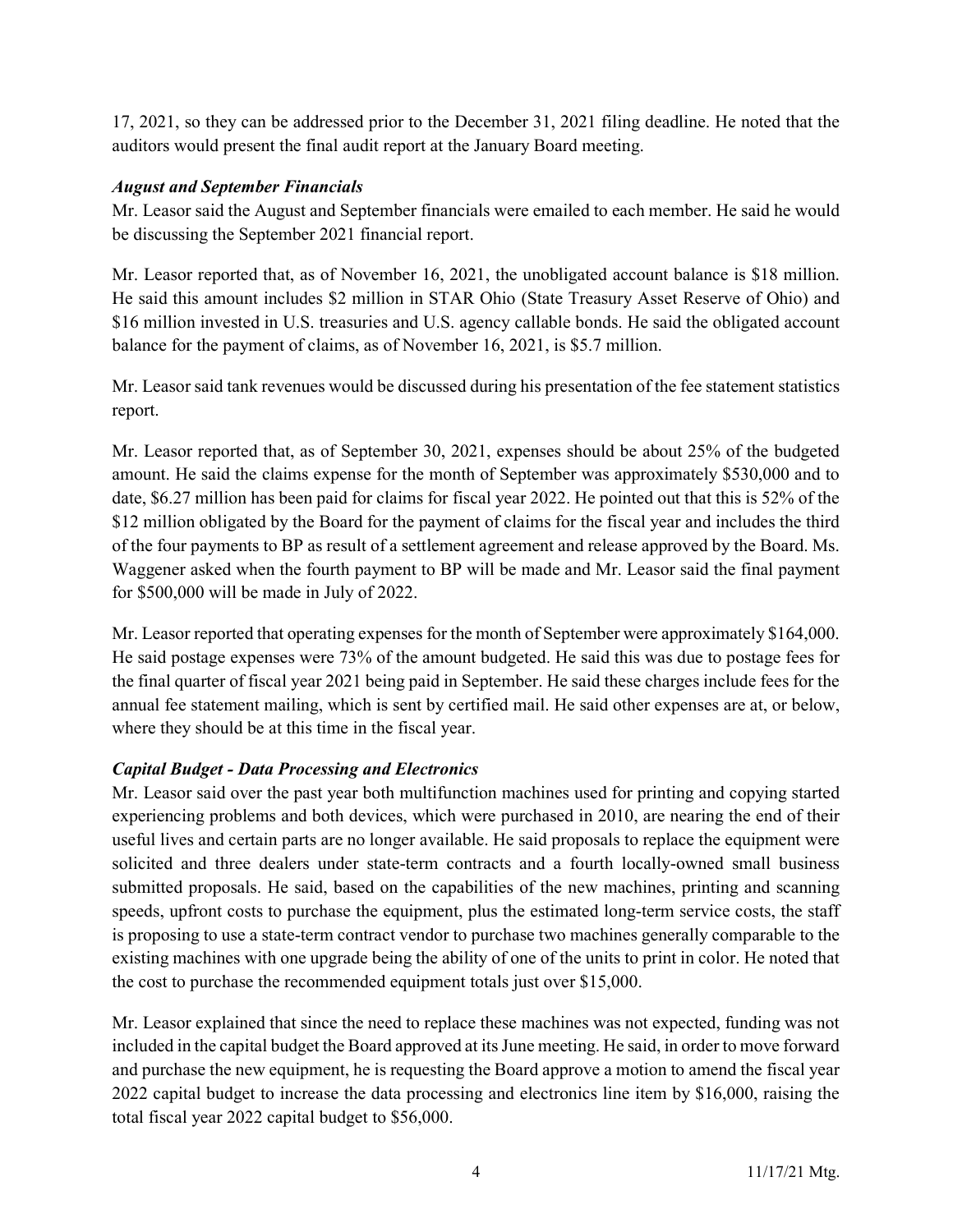Vice-Chairman Hull moved to approve the motion requested by Mr. Leasor and Mr. Stephenson seconded. The Chairman clarified that the motion would increase the capital budget from \$40,000 to \$56,000 for the purchase of two new units. Mr. Krichbaum asked if the purchase would include a service contract to maintain them. Mr. Leasor confirmed the proposal includes a maintenance agreement with service costs locked in for five years, and it includes toner, parts, labor, and other services. Executive Director, Starr Richmond, commented that a savings in the service costs is expected and Mr. Leasor stated that service fees for the current equipment are about \$367 a month while the fees for the new equipment is estimated to be \$155 a month. The Chairman asked if there were any other questions and there were none. A vote was taken to approve the motion and all members were in favor. The motion passed.

#### Fee Statement Statistics

Mr. Leasor said as of October 31, 2021, the per-tank fees collected for the current program year 2021 were just above \$8 million, which represents 97% of the billed amount. He said between July 1, 2021, and October 31, 2021, approximately \$126,000 was collected for prior years' fees, net of refunds paid of \$22,000.

Mr. Leasor said, for program year 2021, 15,246 tanks were billed at the standard deductible (\$55,000) per-tank fee and 5,389 tanks were billed at the reduced deductible (\$11,000) per-tank fee. Mr. Leasor said as of October 31, 2021, the fees had been paid at the standard deductible rate for 14,464 tanks and at the reduced deductible rate for 5,367 tanks. He said fees for a total of 19,831 tanks had been paid by 2,984 owners. He said this compares to fees being paid for 20,006 tanks by 3,057 owners for the same period of time in the prior year. He commented that this is a reduction of about 175 tanks and 73 owners than the same time period in the prior year.

Mr. Leasor said as of October 31, 2021, fees had been paid for a total of 20,334 tanks by 3,107 owners for the previous program year 2020.

Mr. Leasor said the \$8.2 million collected to date represents 98.4% of the \$8.34 million budgeted for program year 2021. He said the 19,831 USTs with fees paid represents 98.4% of the 20,160 tanks budgeted for program year 2021.

Mr. Burks pointed out the report indicates 27% of tanks were paid at the reduced deductible and asked if this is because of a qualification to elect the reduced deductible or if there is a target number. Mr. Leasor said owners of six or fewer tanks are eligible to elect the reduced deductible but not all eligible owners elect the reduced deductible and further noted the 27% percent reflects the number of tanks paid at the lower deductible, which was the same in program years 2021 and 2020. The Chairman noted there is a higher fee to buy down the deductible.

Mr. Ridi asked why annual fee assessment statements cannot be sent to both owners and operators in cases where an owner leases the facility to an operator. Chairman Rocco said generally the party identified to be the responsible party and historically has paid the fees is sent the fee statement. Mr. Ridi said in his scenario, the coverage was not renewed because the operator pays the fees but the fee statement was sent to a landlord who lives out of state and does not pay the bills. The Chairman said if there is a problem of a fee statement not going to the party needing to make payment, he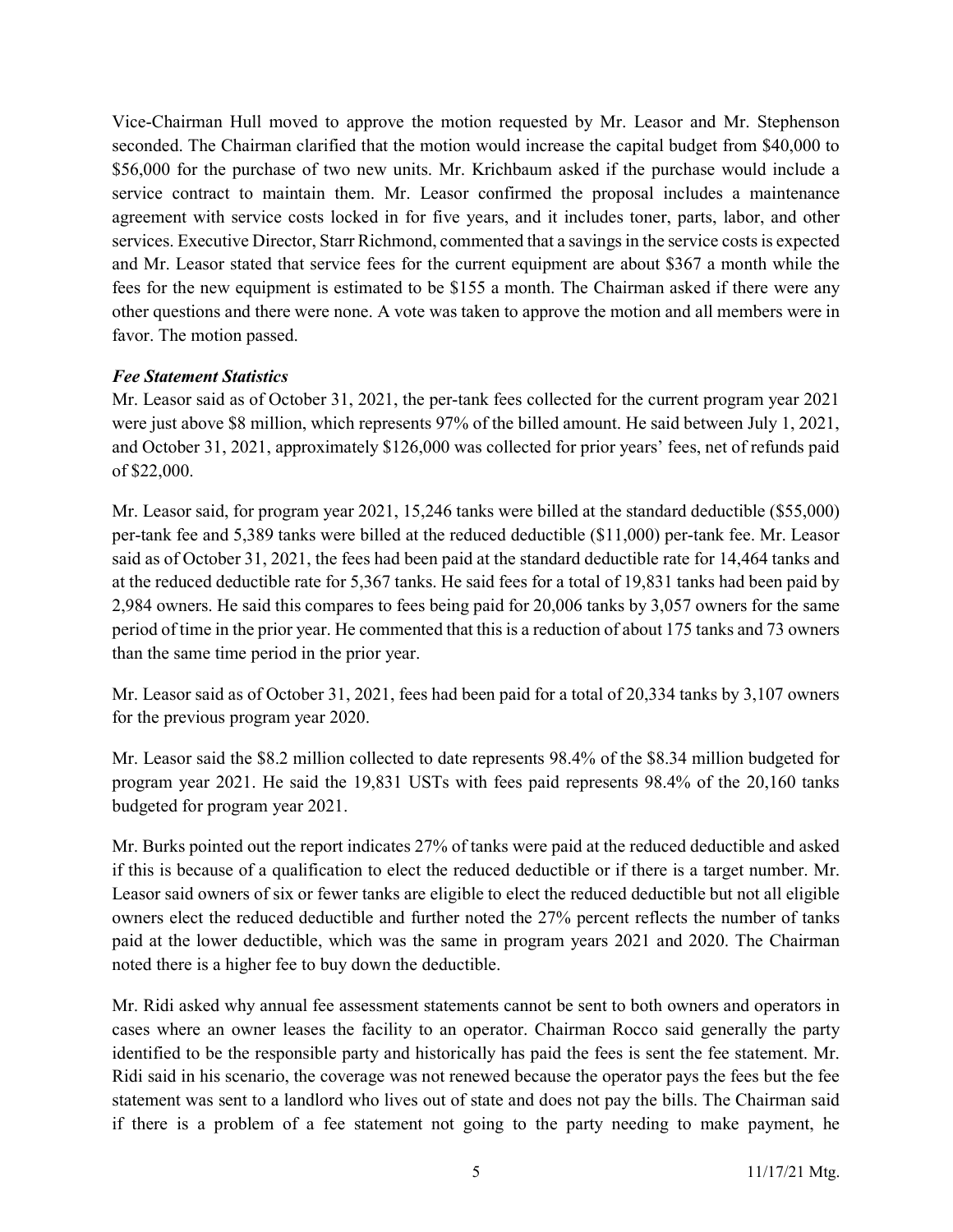recommended working with the Board's staff to fix it. He said sending fee statements to two parties would likely cause a lot of confusion because the two people receiving the bill would then question who pays for it. Executive Director Richmond explained that in Mr. Ridi's specific situation, the fee statement was sent to the tank owner, because that owner owns two facilities. She said she did not think it should be standard practice to issue two fee statements because there could potentially be two parties paying and the Board does not know who is responsible for payment and noted this could change from year to year or even day to day. She said, in Mr. Ridi's particular case, the Board's staff has set a procedure so a fee statement will be issued to the operator.

Mr. Burks suggested information be included on the fee statement stating if the recipient is the tank owner and not responsible for making payment, then the fee statement needs to be forwarded to the responsible party. Mr. Stephenson stated that the tank owner is the responsible party and that is why the fee statement is sent to them and, if the operator is paying, it is an issue between the operator and the owner. Mr. Burks said if communication is with both the operator and the owner, then it would reduce the number of missed payments. Vice-Chairman Hull said maybe something equivalent to a change of address form could be included with the invoice so if they are not the person who should be getting the bill, they can let us know. Chairman Rocco agreed and said it is something to take a look at.

#### Compliance and Fee Assessment Report:

Chairman Rocco called on Madelin Esquivel, Assistant Director, to present the compliance and fee assessment report.

Ms. Esquivel reported that, as of October 31, 2021, refunds totaling \$22,181 had been paid to 22 owners for program year 2021 and noted the amount of pending refunds totals \$1.4 million. She said for program year 2021, \$1,900 of pending refunds had been used to offset outstanding fees. She said the total refunds paid plus the amount of refunds used to offset outstanding fees totals \$24,081 for the program year. She said as of October 31, 2021, the fees collected by the Attorney General's Office and Special Counsel less collection costs totaled \$48,019. She said no new accounts had been certified to the Attorney General's Office for collection since the previous meeting.

Ms. Esquivel said there are three Orders Pursuant to Law currently under appeal and information to support the objections is expected. She said one Determination to Deny a Certificate of Coverage was under appeal and information to support the appeal was received and is under review.

Ms. Esquivel stated that no Ability to Pay Applications are pending review. The Ability to Pay program allows former UST owners experiencing financial difficulty to apply for and receive a determination of their ability to pay delinquent fees.

Ms. Esquivel reported that, as of November 4, 2021, Certificates of Coverage had been issued to 2,641 owners for program year 2021. She said there are 321 Applications for Certificates of Coverage currently being processed. She said for program year 2021, 39 Pending Denials had been issued and two Determinations to Deny a Certificate of Coverage had been issued.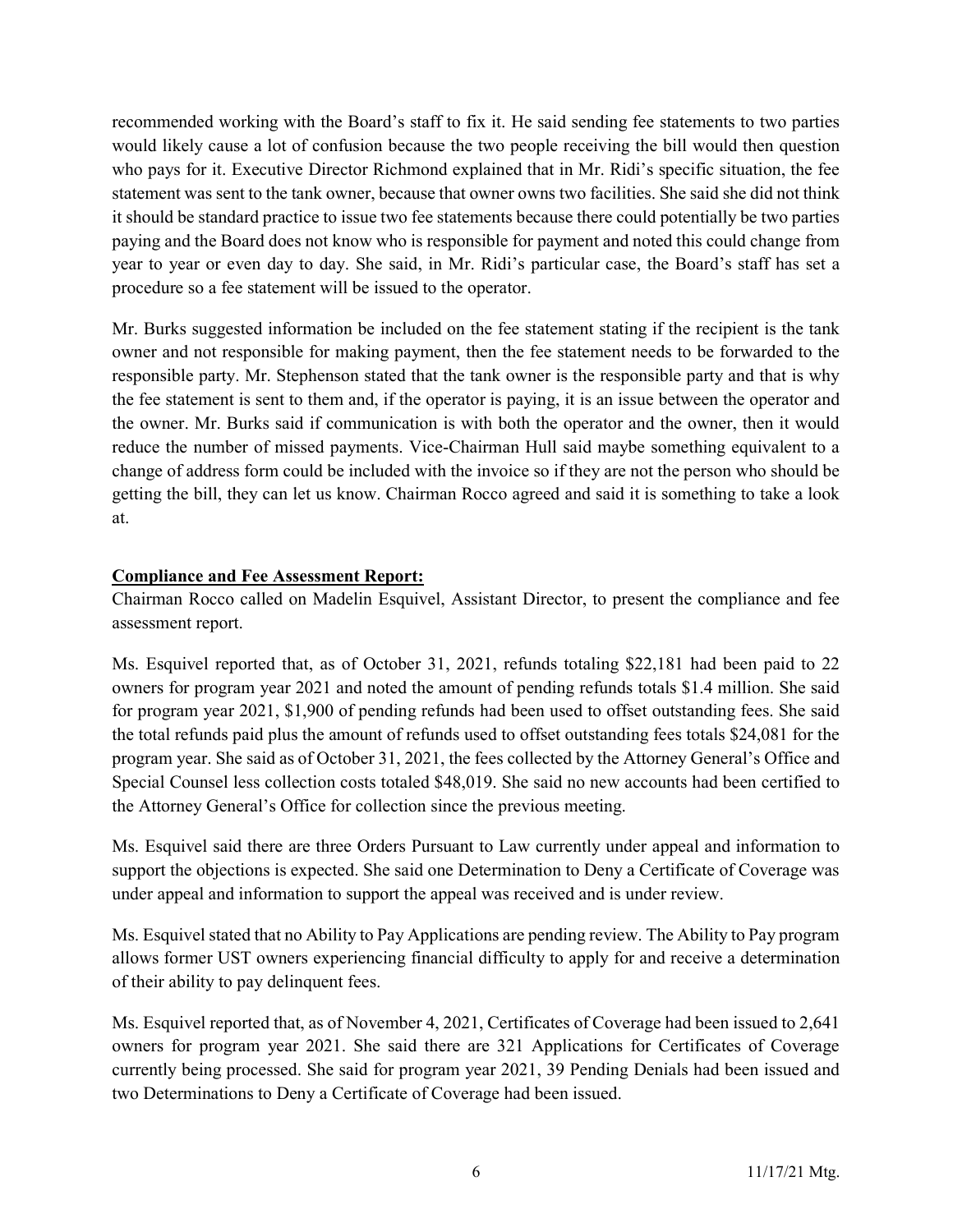Ms. Esquivel stated that there are 31 uncashed refund checks totaling \$27,038. She said there are 12 owners with pending refunds totaling \$53,510 to whom more information request letters had been sent notifying them that addition information is needed before the refund may be issued. She commented that the notice gives the owner 60 days to reply. She said if no response is received, a second letter is issued requesting information to be provided in 30 days. She said there are 37 owners with pending refunds totaling \$69,165 who were issued a second more information request letter, but no responses have been received.

#### Claims Reports:

Chairman Rocco called on Hannah Brame, Claims Supervisor, to present the claims reports.

Ms. Brame reported, as of November 1, 2021, the total maximum liability of in-house open claims is approximately \$9.8 million. She said using the claim payout ratio of 78%, which is the average ratio over the past five years, the anticipated payout of unpaid in-house claims is about \$7.6 million.

Ms. Brame reported, as of November 1, 2021, a total of 534 claims with a total face value above the deductible amount were pending review and noted that claims received prior to September 2021 are currently being reviewed by the staff. She stated that 26 claim settlement determinations were under appeal as of November 1, 2021. She explained that these appeals pertain to only five release sites, as there are multiple appeals for three of those sites. She noted that the staff is waiting for information to support the appeals for 16 of the appealed determinations and additional information provided is under review for four appeals. She said a settlement agreement has been executed and is being implemented for the remaining six appeals. She noted that since November 1, 2021, one settlement determination appeal was closed and no additional settlement appeals were received.

Ms. Brame stated that, as of November 1, 2021, a total of 152 claims were received and a total of 202 claims were settled this program year. She noted that no payment could be issued for eight of the settled claims because the total face values of the claims were below the deductible amount and the releases had been issued an NFA, meaning no additional corrective actions were required. She said the average payout per claim application this program year is \$12,561 and the average claim payout is 84.3% of the net claim value (face value – deductible). She noted that on average 12.6% of the claim face value is disallowed as non reimbursable.

Chairman Rocco asked Ms. Brame to provide a brief overview of the claim settlement appeal process. Ms. Brame explained that when a claim is received, it is reviewed by the claims staff who make a recommendation to the Director. She said a settlement determination letter is sent by certified mail and the responsible party has 30 days to file an objection to the determination. She said there is a process to resolve the appeal through the submission of additional information in support of the appeal. She said if the appeal is not resolved through the submission of additional information, then it goes to an appeal hearing. Chairman Rocco said the Board has a hearing officer who is responsible for hearing these cases and the hearing officer will review the case and present a recommendation to the Board. He said the Board then makes a decision to either agree or disagree with the hearing officer's recommendation.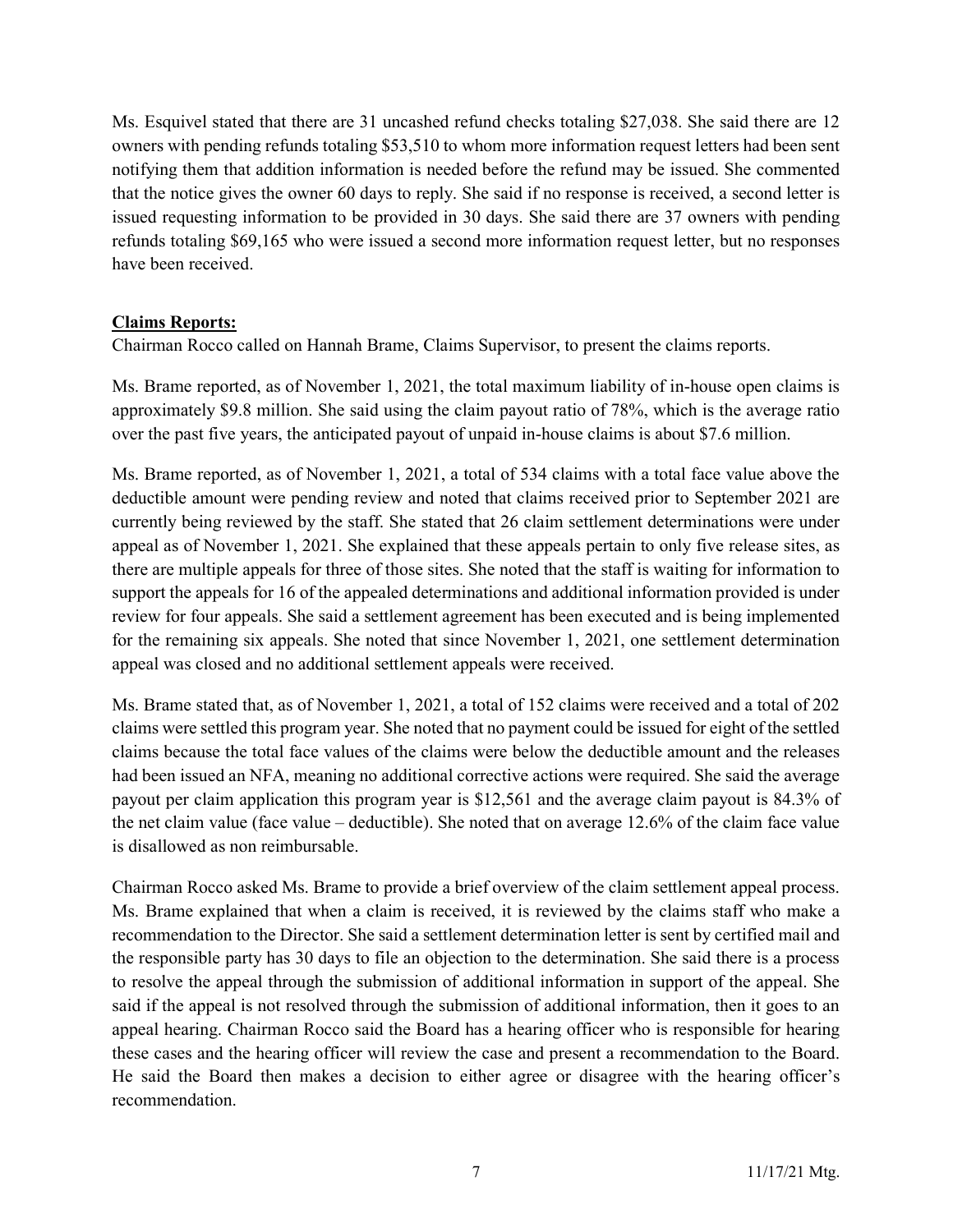Chairman Rocco asked Ms. Brame to explain the term disallowed costs. Ms. Brame said when costs are submitted in a claim, the analysts look at the costs from two perspectives. She said they evaluate the technical aspect of the work that was done to determine if it was necessary and required by BUSTR. She said the analysts then look at the costs from a financial standpoint. She explained that, by rule, certain specific costs cannot be reimbursed. She noted, for example, that some costs cannot be marked up and there is a maximum markup on other costs. She said the analysts also evaluate the costs to see if they fall in a typical range of costs for accomplishing the work. She said if the costs significantly exceed the typical range then it can be determined that some amount of the cost is not reimbursable. The Chairman said the statute only allows for the reimbursement of work determined to be necessary for corrective action. He said with the 30 year history of the Fund, there is a pretty good understanding of corrective action costs and claimed costs might be disallowed if they exceed what are typical. He said claims review is a complicated part of the Board's operation. He said the intent is to be fair to the tank owner while at the same time being sure the Fund is not paying for things not necessary for corrective action.

Ms. Brame reported so far for program year 2021, a total of 27 eligibility applications were received and 36 eligibility determinations were issued. She said of these eligibility determinations, 27 were approved and nine were denied. She said the reasons for denial included four for late filing of the application and explained that an eligibility application must be submitted within one year of the release incident. She said three applications were denied for lack of a valid Certificate of Coverage, one for out-of-compliance USTs, and one for no corrective actions being required by BUSTR. The Chairman stated that tank owners are encouraged to file eligibility applications when they suspect they have a release. He explained that it may be denied if it is determined that no release occurred, but it is better to have the application filed in case something comes up that needs addressed.

Ms. Brame stated that, as of November 1, 2021, a total of 106 eligibility applications were open. She noted that 17 applications were unreviewable until the necessary reports are received and more information has been requested for four applications. She noted that, as of November 1, 2021, 11 eligibility determinations were under appeal. She said additional information is expected for two appeals and information for eight appeals has been received and is under review. She said the one remaining eligibility application under appeal will be resolved as part of the settlement with the associated claims that she discussed earlier. She noted that since November 1, 2021, three additional eligibility determinations were issued.

Ms. Brame reported, as of November 1, 2021, a total of 37 cost pre-approval requests were received. She said the cost pre-approval requests include 12 requests for new remedial action plans; 11 requests for annual costs for remedial action plans or free product recovery; three requests for an interim response action requiring BUSTR approval; three requests for either Tier 3, monitoring or calibration plans; six cost exceedance notifications; and two voluntary requests for cost pre-approval. She said as of November 1, 2021, a total of 35 cost pre-approval notifications had been issued and 35 cost preapproval requests were pending review.

Chairman Rocco stated that the pre-approval process was put in place to address atypical costs being submitted for corrective action work. He said the process particularly allows the Board's staff to review the corrective action plan and pre-approve an amount before costs are incurred and the work is done.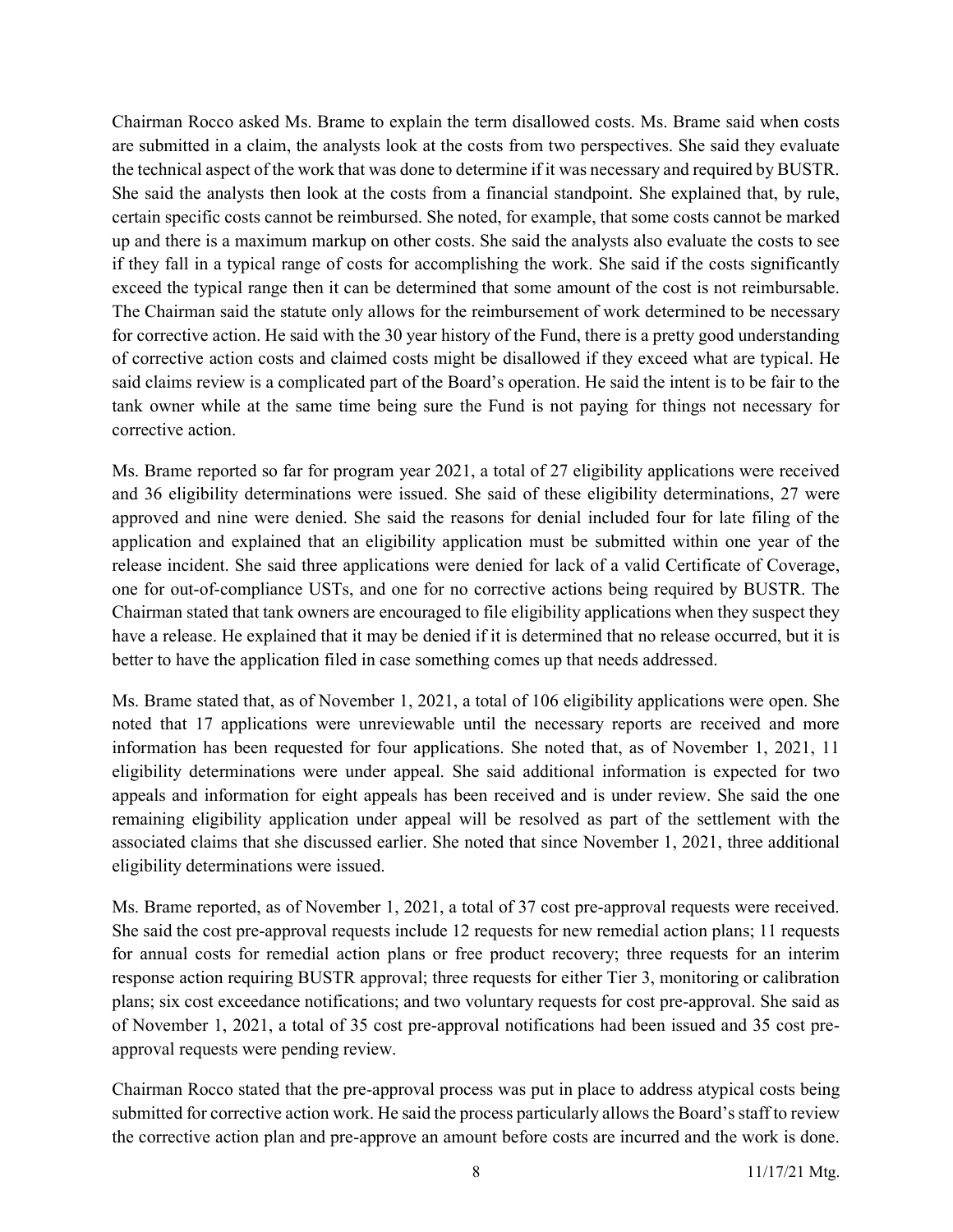He said once a plan is in place, a cost estimate for ongoing monitoring of the site is submitted for preapproval on an annual basis. He noted that owners can voluntarily seek pre-approval of costs for proposed work such as to implement a new technology. Ms. Brame said helpful information outlining claim filing deadlines and pre-approval requirements are sent to tank owners at the time eligibility is sought in order for owners to better understand the Board's rules. She noted that these documents are available on the Board's website.

#### Finance Committee Report:

Chairman Rocco said prior to the Board meeting, the Finance Committee met to discuss the tank fees and deductible amounts for the upcoming year. He noted that the statute requires the Board to set the fee and deductible amounts on an annual basis and after reviewing the pro-forma operating statements, the committee's recommendation is to keep the per-tank fees and deductible amounts the same for the next year. The Chairman then asked Mr. Leasor to discuss the pro-forma operating statements.

Mr. Leasor briefly explained the assumptions used to create the pro-forma statements and then discussed the projected revenue, operating expenses, and the estimated unpaid claim liability over the next five years. He said by maintaining fees at their current amounts, the projections indicate the unobligated account balance will decrease to \$16.2 million and the estimated claim liability will reduce to \$13 million by the end of fiscal year 2026. He noted that some of the funds currently invested in U.S. treasuries and U.S. callable bonds will be needed to cover administrative and claims expenses and therefore, will not be reinvested.

Chairman Rocco said the committee will continue to look at issues affecting the industry that might impact the Fund. He commented that fee increases may be needed in the future especially if there is a significant drop in the number of tanks resulting in reduced income and noted if a large number of tanks are removed, it could result in more releases being discovered and the number of claims increasing. The Chairman then requested a motion to adopt the recommendation of the Finance Committee to make no changes to the per-tank fees or deductible amounts for program year 2022. Vice-Chairman Hull so moved and Mr. Bryant seconded. The Chairman asked if there was any discussion and there was none. A vote was taken and all members voted in the affirmative. The motion passed.

Chairman Rocco said a number of Board policies were reviewed during the Finance Committee meeting. He then directed members to the draft Collection Policy and asked Ms. Esquivel to briefly discuss the recommended changes to it. Ms. Esquivel went through each recommended change explaining that wording in the policy was changed to be consistent with the rule or statute. Other changes provide clarity that the Attorney General's staff pursues collection of an account before it is assigned to Special Counsel and adds "public entity" as a type of responsible person able to submit an Ability to Pay Fees application and receive a determination of its ability to pay delinquent fees. The Chairman said the recommended changes simply add clarity to the policy and there are no substantive changes to it. He then requested a motion to accept the recommended changes to the Board's Collections Policy as presented. Vice-Chairman Hull so moved and Mr. Bergman seconded. The Chairman asked if there was any discussion and there was none. A vote was taken and all members voted in the affirmative. The motion passed.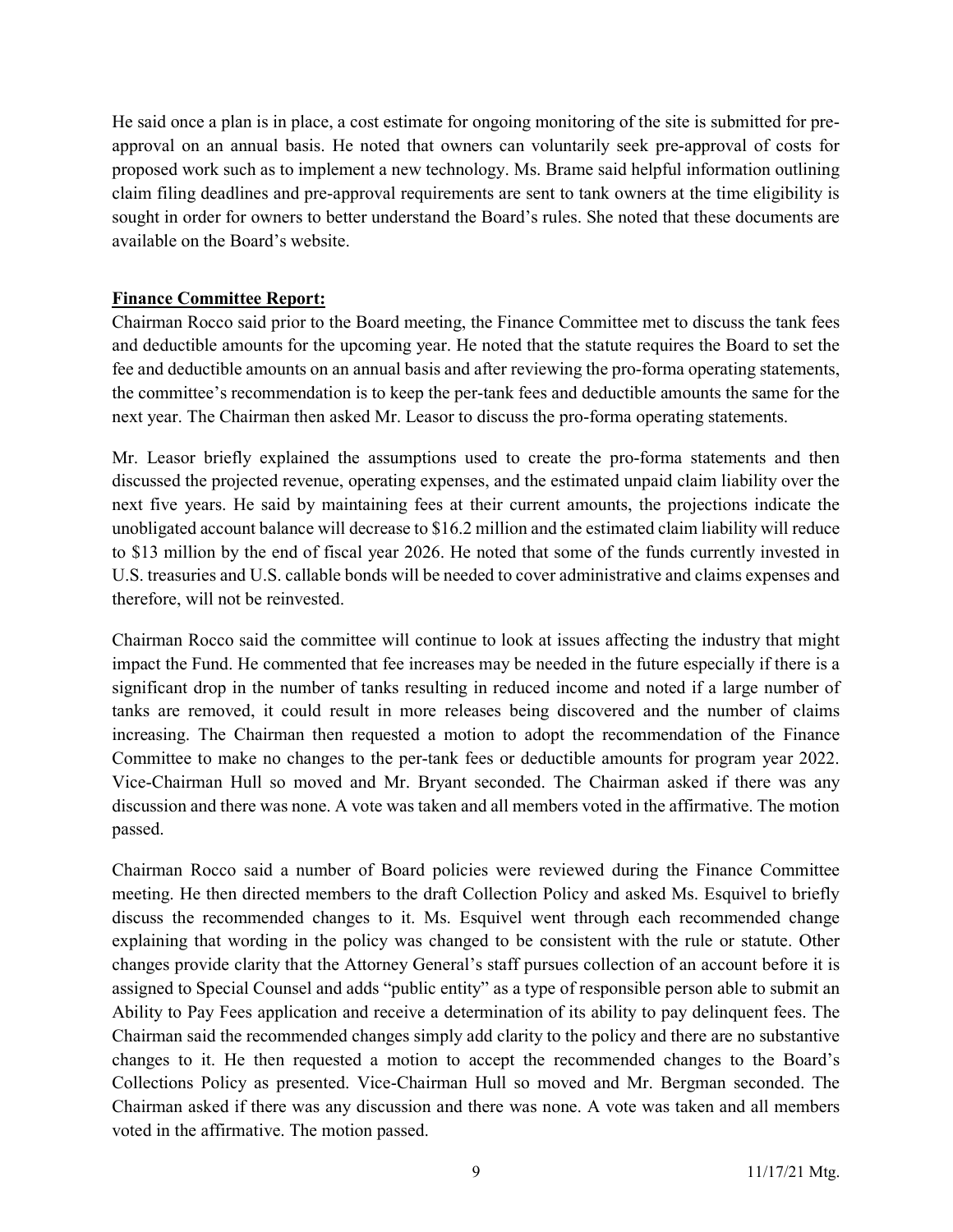# New Business:

#### Hardship Applications

Chairman Rocco called upon Don Leasor, Chief Fiscal Officer, to present the hardship application.

Mr. Leasor stated that the Board's rule 3737-1-08 provides for an owner experiencing financial hardship to apply for hardship status with the Fund. He said granting hardship status allows for the acceleration of the review of the claims submitted by the owner. He noted that granting hardship status does not increase the amount of reimbursement to the tank owner. He stated that accelerating the review of the claim reduces the financial burden the owner would experience if the claims were reviewed and settled in the normal course of business. He said, once granted, the hardship status remains in effect for a two-year period and, at that time, the owner may reapply for hardship status.

Mr. Leasor stated that, in determining hardship status, the application and a minimum of two years of income tax records are reviewed. He said, in addition, a U.S. Environmental Protection Agency financial capacity test is used to evaluate the owner's cash flow and determine whether the owner is able to carry debt, in which case, the owner could finance the costs of corrective actions over time.

#### Claim # 14094-0001/09/07/11, Owner – The Gas Station Enterprise LLC

Mr. Leasor said Gas Station Enterprise LLC is the responsible party for a 2011 release that was discovered at 207 South High Street in Columbus Grove, Ohio. He said as a member of the LLC, Gregory Miller is requesting the Board grant hardship status to the LLC and noted this is the LLC's seventh request for hardship status.

Mr. Leasor said to date, \$223,200 has been paid from the Fund for this release and one claim application for \$4,440 is pending review. He said the cost of corrective action work expected to be conducted over the next 24 months is estimated at \$25,000.

Mr. Leasor explained that Mr. Miller no longer owns the release site and the LLC no longer generates revenue. However, as the operator, he is a responsible person and is continuing the corrective actions for the release. He said Mr. Miller is retired and his annual income is about \$51,000, of which \$31,750 is from social security; \$9,170 is from interest and dividend income; \$3,430 is from rental income for four properties; and \$6,780 is from installment payments being received from the sale of a property. Mr. Leasor commented that Mr. Miller has \$20,000 in cash on hand.

Mr. Leasor explained that Mr. Miller does not have sufficient cash on hand to pay for the \$25,000 of corrective action work estimated to be incurred in a short period of time and therefore, would be required to obtain financing or to take from his monthly living income or retirement funds and therefore, the Director is recommending the Board approve the application and grant hardship status to the LLC. Vice-Chairman Hull so moved and Mr. Bryant seconded. A vote was taken and all members voted in the affirmative. The motion passed.

#### Claim # 15303-0001/06/24/14, Owner – Rohr's Auto Service

Mr. Leasor said Robert Rohr is the responsible person for a 2014 release at 112 First Street in Massillon, Ohio. He said this is his sixth request for hardship status. He said to date, the Fund has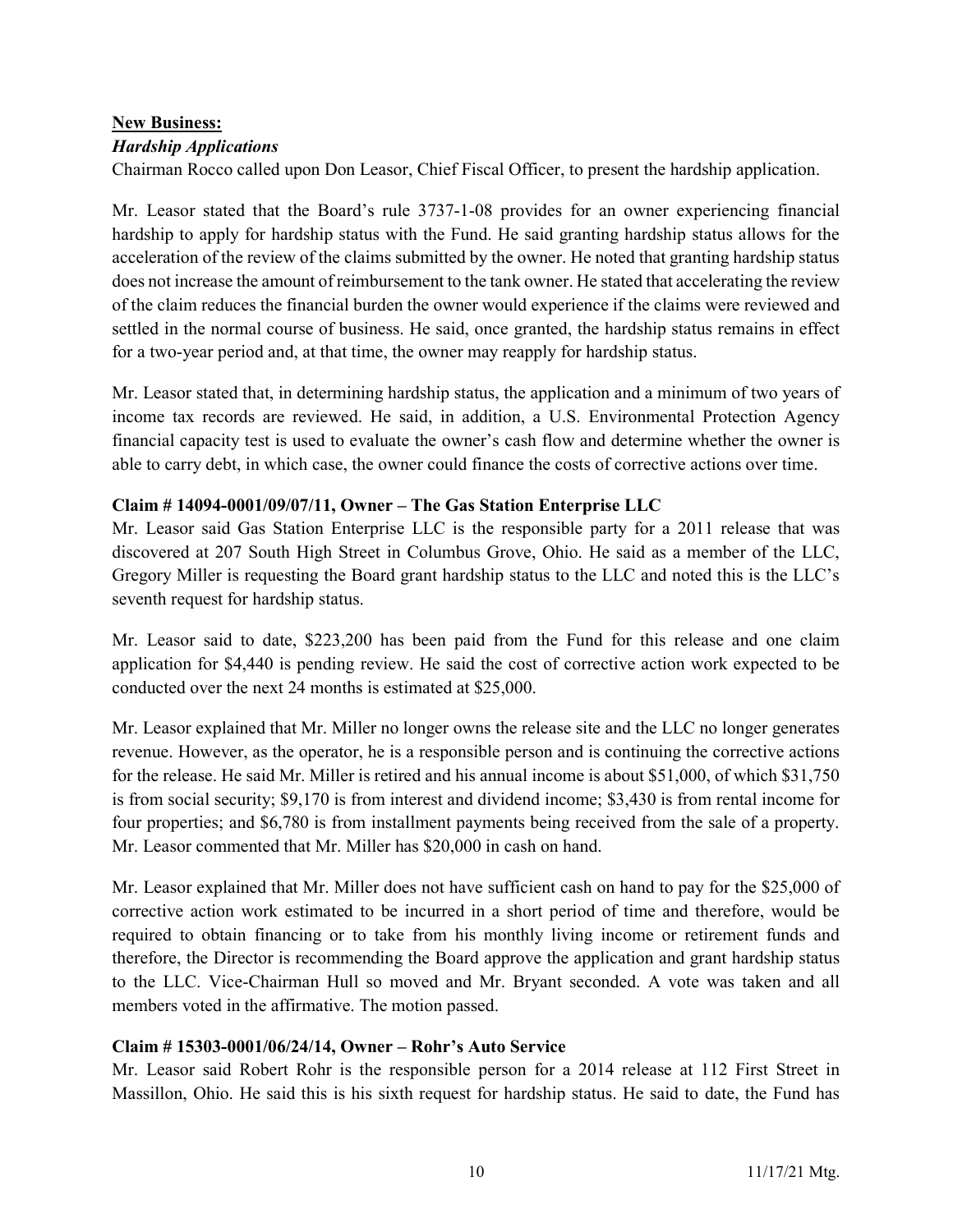reimbursed \$231,000 for corrective action costs for this release and there are no claims in house pending review. He said the corrective action costs for the next 24 months are estimated to be \$65,000.

Mr. Leasor stated that after taking operating losses for several years, Mr. Rohr closed his business in 2013 and took a loan on the equity in his home to pay for the upkeep and property taxes of the facility. He said the property was sold in October 2019, but Mr. Rohr is continuing the corrective actions for the release. He noted that a portion of the sales proceeds were used to pay down the home equity loan. He said Mr. Rohr currently has \$150,000 in a savings account. He said Mr. Rohr's only source of income is \$21,700 annually from social security and his reported annual living expenses are \$34,200.

Mr. Leasor said, because the estimated \$65,000 of corrective action costs for the next 24 months exceeds his anticipated income for the same period of time, the Director is recommending the Board approve the application and grant hardship status to Mr. Rohr. Vice-Chairman Hull so moved and Mr. Bryant seconded. A vote was taken and all members voted in the affirmative. The motion passed.

# Claim # 19735-0001/06/20/19, Owner – Colin Goff

Mr. Leasor said Colin Goff is the responsible person for a release that was discovered in 2019 at 1800 Old State Route 7, in Rayland, Ohio. He said, this is his first request for hardship status.

Mr. Leasor said to date, \$1,800 in corrective action costs for this release have been reimbursed after the satisfaction of the \$11,000 deductible. He said no claims are pending review and the cost of corrective action work expected to be conducted over the next 24 months is \$25,600.

Mr. Leasor said Mr. Goff is retired and due to his medical conditions, his finances are being managed by his brother who has been given power of attorney. He said Mr. Goff's annual income includes social security of \$17,100 and rental income on two properties of \$18,900. He said Mr. Goff's cash on hand totals \$24,000.

Mr. Leasor said given the \$25,600 estimated to be expended in the next 24 months will mostly be incurred in a relatively short period of time, Mr. Goff will be required to pay the costs within a short period of time, not in monthly payments over a 24-month period. He said Mr. Goff does not have sufficient cash on hand to pay the total cost at once and therefore, would be required to get financing or to take from his monthly living income. He said because Mr. Goff's brother is the power of attorney, financing may not be an option and any money taken from the monthly living expenses will need to be quickly replenished. He said the Director is therefore recommending the Board approve the application and grant hardship status to Mr. Goff. Vice-Chairman Hull so moved and Mr. Ridi seconded. A vote was taken and all members voted in the affirmative. The motion passed.

# Certificates of Coverage – Ratifications:

Chairman Rocco called on Madelin Esquivel, Assistant Director, to present the lists of owners who have either been issued or denied a Certificate of Coverage for ratification by the Board.

Ms. Esquivel said the process used to review the fee applications and issue or deny a Certificate of Coverage includes a review for completeness to determine full payment was received; financial responsibility for the deductible has been demonstrated; and the owner has certified with his signature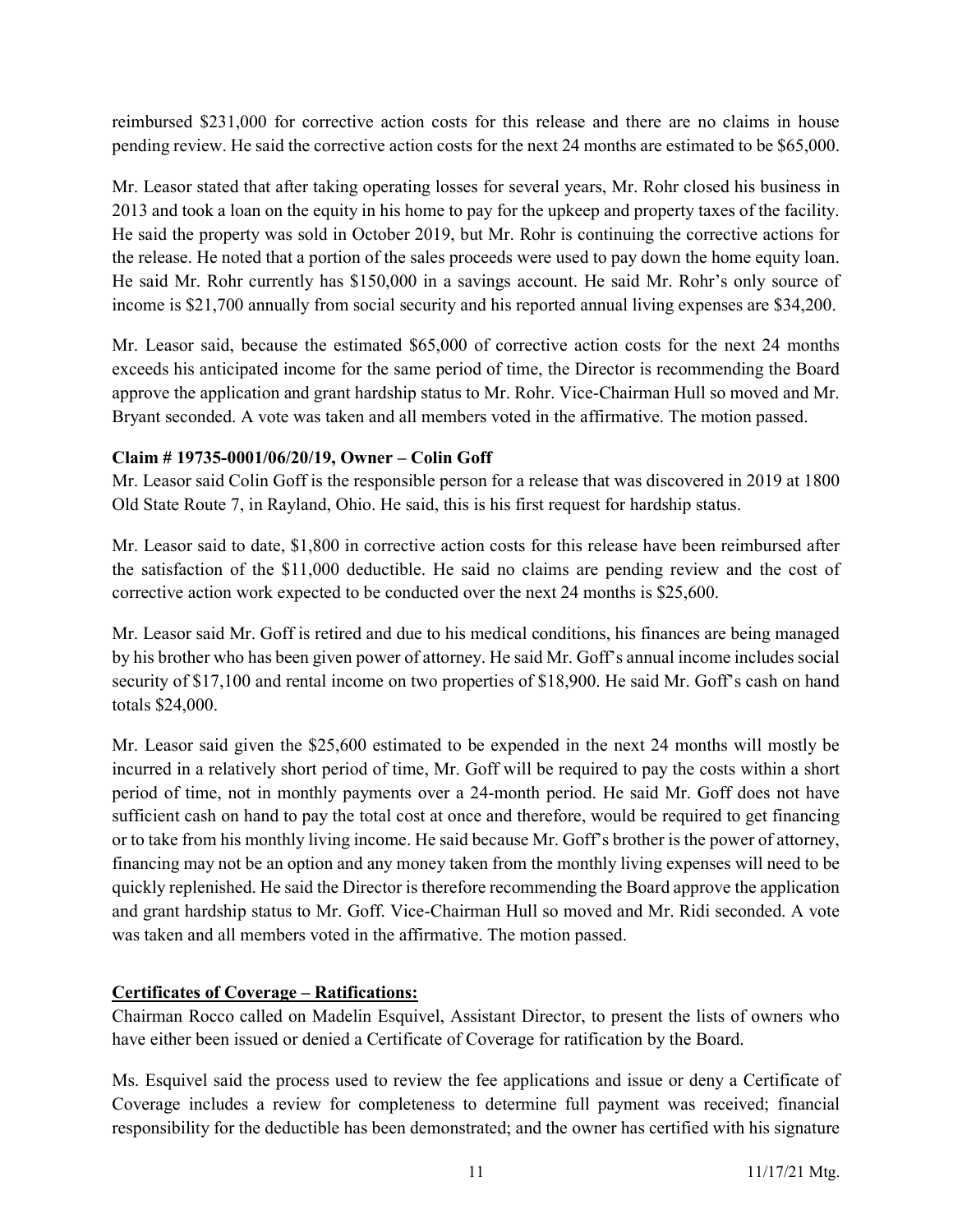that he is in compliance with the State Fire Marshal's rules for the operation and maintenance of petroleum underground storage tanks. She said if these requirements are met and if the tanks existed in previous years, a Certificate for the subject tanks has been issued to the owner in at least one of the prior two years, then a Certificate of Coverage is issued. She said if a Certificate has not been issued in one of the prior two years and the tanks existed during those years, the owner must comply with rule 3737-1-04.1 by demonstrating the tanks are in compliance with the Fire Marshal's rules for the operation and maintenance of USTs.

Ms. Esquivel stated that, if the requirements are met, a Certificate is issued. She said if the requirements are not met, the Certificate is denied. She explained that if the Certificate is denied, the owner is provided with an opportunity to appeal the denial. She said that, throughout the denial process, the Board's staff works closely with the owner to resolve any deficiencies. She stated that all processes within the Board's rules and Revised Code were followed to make a determination to issue or deny the Certificates of Coverage.

Ms. Esquivel requested the Board ratify the Director's actions with respect to the issuance of the program year 2020 Certificates of Coverage for the eight owners of the 23 facilities included on the program year 2020 Certificates issued list.

Vice-Chairman Hull moved to ratify the issuance of the 2020 Certificates of Coverage for the facilities listed. Mr. Bryant seconded. A vote was taken and all members were in favor. The motion passed.

Ms. Esquivel requested the Board ratify the Director's actions with respect to the denial of the program year 2020 Certificates of Coverage for the 142 tanks located at the 46 facilities included on the program year 2020 Certificates denied list.

Vice-Chairman Hull moved to ratify the denial of the 2020 Certificates of Coverage that were listed. Ms. Waggener seconded. A vote was taken and all members were in favor. The motion passed.

Ms. Esquivel requested the Board ratify the Director's actions with respect to the issuance of the program year 2021 Certificates of Coverage for the 434 owners of the 1,106 facilities included on the program year 2021 Certificates issued list.

Vice-Chairman Hull moved to ratify the issuance of the 2021 Certificates of Coverage for the tanks listed. Mr. Burks seconded. A vote was taken and all members were in favor. The motion passed.

Ms. Esquivel requested the Board ratify the Director's actions with respect to the denial of the program year 2021 Certificates of Coverage for the 25 tanks located at the 10 facilities included on the program year 2021 Certificates denied list.

Vice-Chairman Hull moved to ratify the denial of the 2021 Certificates of Coverage that were listed. Ms. Waggener seconded. A vote was taken and all members were in favor. The motion passed.